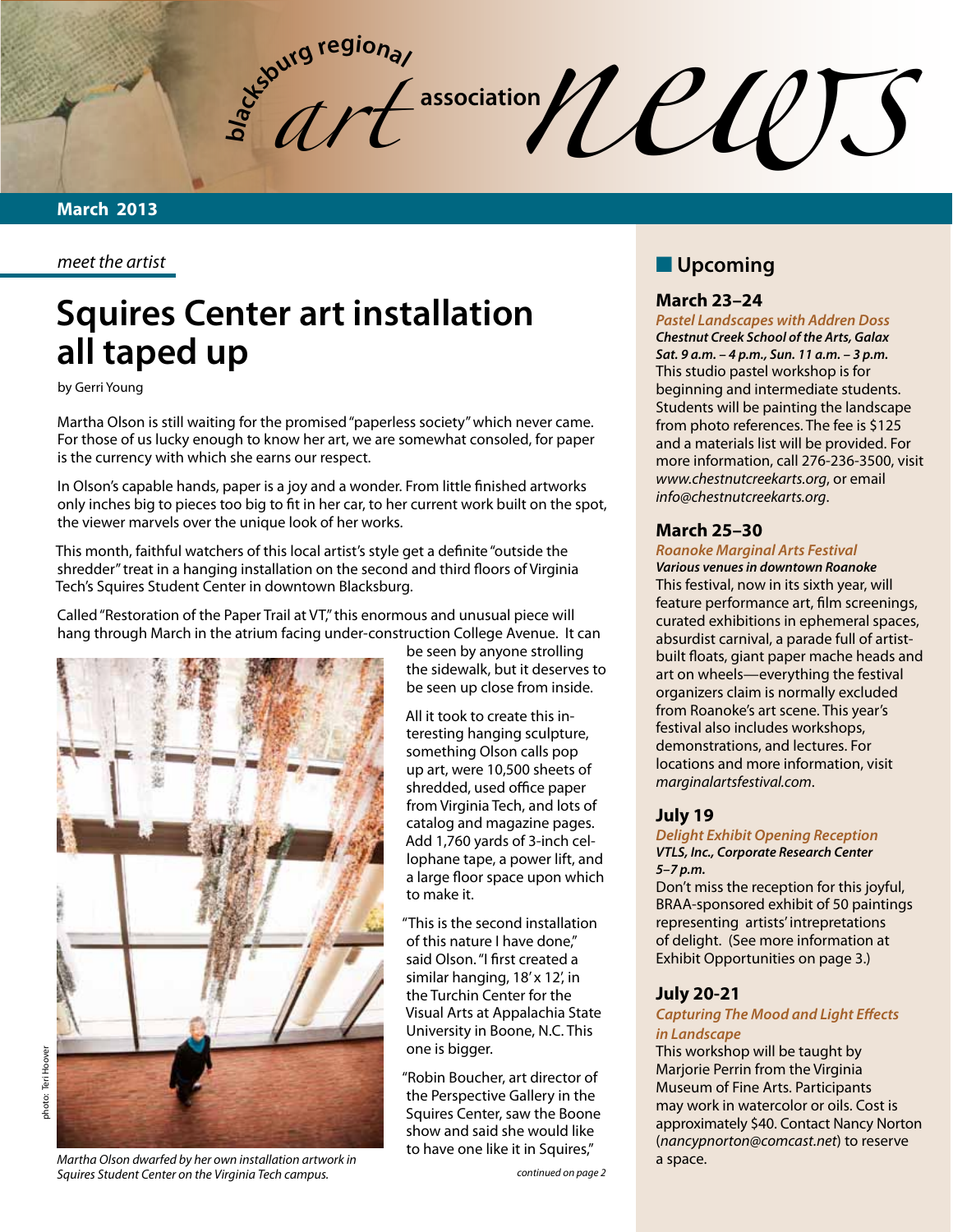Squires art installation *continued from page 1*

she continued. "She obtained all the permissions for me to do it and we started the months of planning to make it happen."

Her husband, Thomas, assistant dean in Virginia Tech's College of Natural Resources and Environment, provided much of the shredded paper. Olson, a confirmed paper addict, provided colorful catalogs and magazines with an emphasis on Restoration Hardware catalogs (hence, the use of Restoration in the artwork's title).

> linguine) into Perspective Gallery, along with many rolls of tape. First, long, narrow rows of the shredded paper were laid on the smooth floor of the gallery. Next, with the help of some handy assistants, they stretched random lengths of the tape, sticky side down, over the laid out paper and pressed it into place. "We stepped on the tape to make sure the paper adhered," said Olson, "and carried the strips from the second floor gallery to the second floor front windows where we used a power lift (driven by an expert) to raise the tape to the third floor

beam for attaching.

ments), the strips are

This was repeated over and over until there was a whole new kind of "paper trail" through the halls and the beams were draped in dozens of various lengths of paper-covered tape. So thick is the paper the tape seems to disappear in the light of the window. Gray to black to white (likely rather dull scholastic docu-

Once the installation art was scheduled, she hauled bags and bags of shredded paper (the kind that ends up about one-inch long and no wider than a piece of



*Detail of "Restoration of the Paper Trail at VT" by Martha Olson.* 

intermixed with long lines of color from what used to be beautiful fashion models, luxurious bed linens and tempting reproductions of antique hardware and furniture.

Viewers can't help but think of Spanish moss dripping from trees in the humid, far south of the east coast, prickly cactus branches or cookies with coconut on top. Olson's fashionable, spiked hair goes very well with her sculpture.

This fun and fascinating display is the exact opposite of the works of art for which Olson is most known. Walk just a few feet away, near the elevator on the second floor and you will see a very large, 49" x 97", predominantly green piece on the wall over a couch full of Mac-mashing students seemingly oblivious to the art behind them. Entitled "Voices," this piece features hundreds of tiny pieces of paper taken from glossy, full color magazines, crumpled, treated with a releasing agent and applied to a wooden base carved with countless ripples. It was purchased by the Squires Student Center for its permanent art collection.

"Doing my crumpled paper pieces takes a long time," said Olson. "About an inch a day is the normal pace because of how it is applied and allowing each segment to dry. I work on art every day, generally three pieces at a time, in my home studio and am totally absorbed in the process. I have no children at home now so I can do this. I've

## **Now Showing**

**January 15 – April, 2013** (except where indicated otherwise)

**Denisse Bento** (thru May 15), ICTAS, Virginia Tech Campus

**Jeanette Bowker**, Zeppoli's, 810 University City Blvd., Blacksburg

**Marie Collier**, StellarOne, Arbor Drive, Christiansburg

**Frances Frederick** (thru May 15), ICTAS, Virginia Tech Campus

**Danie Janov** (through April), Holtzman Alumni Center, Virginia Tech

**Fred Jones**, Real Life Dental Care, 202 South Main Street, Blacksburg

**Larry MItchell**, (February–March) Community Arts Information Office, 149 College Avenue, Blacksburg

**Nancy Norton**, VTLS, Inc., 1701 Kraft Drive, Blacksburg

**David Pearce**, Mill Mountain Coffee and Tea, 700 N. Main Street, Blacksburg

**Joy Rosenthal, Brown Insurance, 100** Hubbard Street, Blacksburg

**Robi Sallee**, Pita Vera, 235 N. Main Street, Blacksburg

**Lois Stephens**, See Mark Optical, 2401 S. Main Street, Blacksburg

> *"If people knew how hard I worked to get my mastery, it wouldn't seem so wonderful at all."*

> > *~Michelangelo*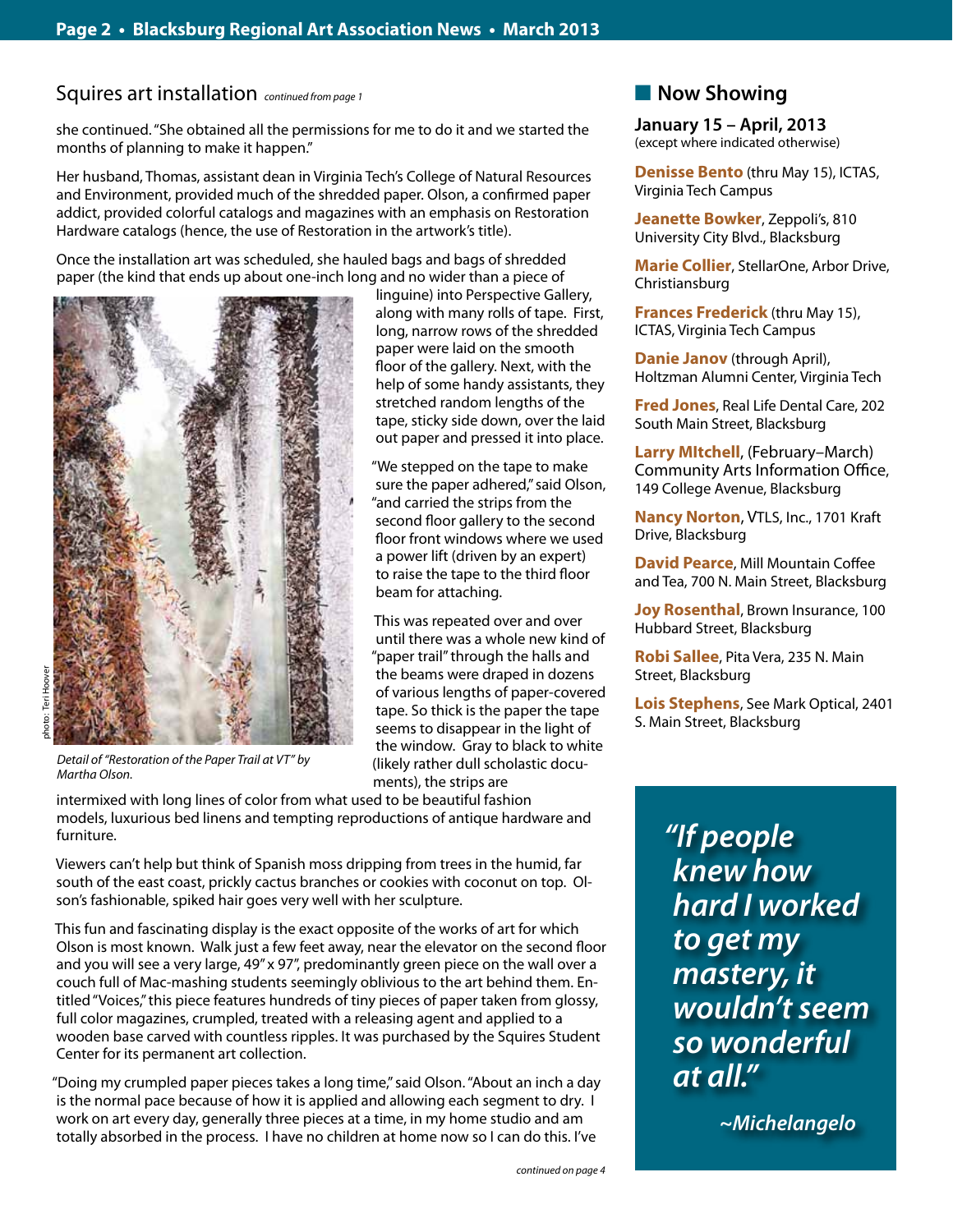## **Monthly lunch now includes art talks**

Let's actually talk about art at our monthly luncheons! Each month we will have a 15 minutes presentation by one of our own members about some aspect of their art. The presentation will be from 12:15 to 12:30, following lunch and preceding the board meeting.

At our next meeting on **April12**, Charlotte Chan will talk about using batik methods in watercolor. In May, Gerri Young will talk about how to make your own stamps. Come enjoy hearing our own artists and pick up some wonderful tips.

The **April 12** luncheon will begin at 11:30 a.m., at **Famous Anthonys** at 1353 S. Main St., Blacksburg. Art talks begin at 12:15 and the board meeting will follow at 12:30 pm. Please send agenda items to Robi Sallee at *robisallee@hotmail.com*.

## n **Kudos**

**Donald** and **Joanna Sunshine** each had work accepted in a juried show at the Center for the Arts, Marco Island, FL, March 4 – 27. Joanna's work is "Connections" a three dimensional fiber construction. Donald's are "Yin & Yang," a welded steel sculpture; "First Light" and "Day End," watercolors. Also, Donald's work, "Marco Walk 2," was selected for the April 11 -July 7 exhibit at the Virginia Center for Architecture in Richmond, Va.

**Nancy Norton** and **Vikki KIng** had their art accepted into the New Works exhibit at the end of March at the Jacksonville Center.



*"Marco Walk 2" (watercolor)* 

**Sally Mook** and **Betty Moore** had their work accepted to the Virginia Watercolor Society 2013 Exhibition.

**Susan Hensley** had four of her photos accepted in an exhibit at the Virginia Tech Carilion medical school in Roanoke. The show runs from Feb. 20 through May 15.



*Ten BRAA members participated in the Feb. 9 workshop on setting up Web pages using Wix's free website builder. Thanks to Den Bento and Tom Barnhart for teaching the class, Nancy Norton and Gerri Young for organizing it, and to Creekmore Law Firm for providing excellent space at the Artful Place for the work session.* 

## **Exhibit Opportunities**

#### **5th Annual Blacksburg Fork and Cork April 27**

First and Main, Blacksburg

The festival also features live music, culinary delights from local restaurants, cooking demonstrations, and wine tastings from Virginia's vineyards. 10 x 10' spaces for artists are \$100. For more information, visit *www.blacksburgforkandcork.com*.

### **Delight Art Exhibition**

## **July 19 – October 14**

VTLS, Inc. at the Corporate R esearch Center

This BRAA-sponsored exhibit invites works with an artistic theme of delight in any wall-hung or 3-D medium. Entry fee is \$5 per piece, with a limit of two entries. Cash prize will be awarded for Best of Theme based on voting at the opening reception. Entry deadline is June 15, but work will be accepted on a first-come, firstserved basis (50 piece maximum). Visit the BRAA website for more information:

*http://www.blacksburgart.org/*

#### **Steppin' Out 2013 August 2 – 3**

Downtown Blacksburg

This street festival fills the downtown historic district with artists and craftspeople and three stages of music and entertainment. 16' x 10' spaces are \$150. For more information, visit *www.BlacksburgSteppinOut.com*.

### **2013 New River Art**

**October 2 – November 9** Perspective Gallery, Squires Student Center, Virginia Tech

The juror for this biennial show will be Michael W. Haga, associate dean of the School of Arts at the College of Charleston, South Carolina. The reception is tentatively scheduled for October 4, 2013. For more information, visit *www.newriverart.org*/.